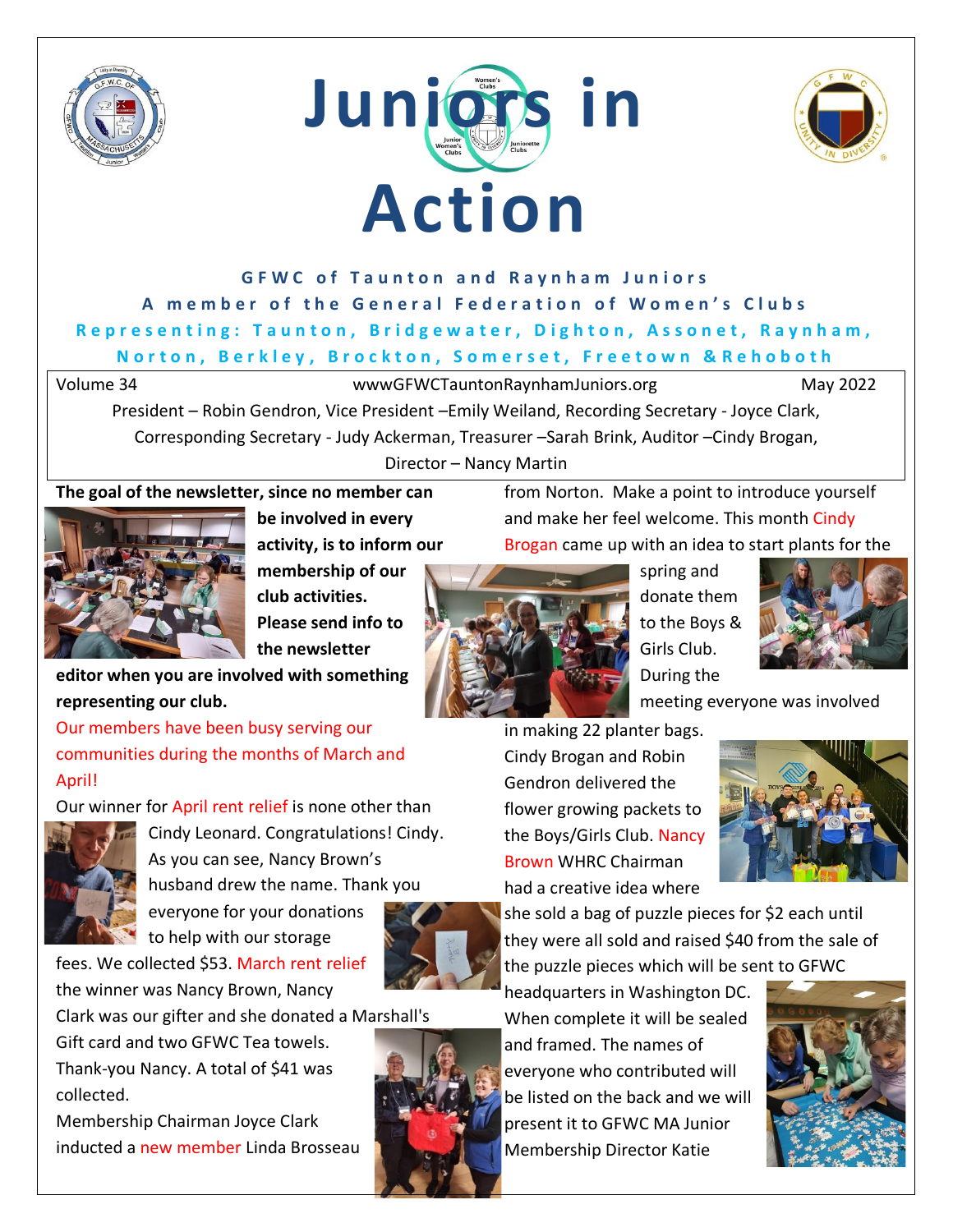Robey for our GFWC Headquarters in Sudbury. This was a fun project and hopefully kept us focused on the important contributions made by women throughout history, especially since it pictures twenty of those influential women. Our club picture will be added to the back of the puzzle. During the March meeting members help put the puzzle together, several members remained after the end of the meeting to finish the puzzle. Our club voted to make a Ukrainian donation of \$50 to Save the Children, it was a unanimous vote. Sarah Brink our treasurer will send the donation. By-Law changes were discussed and presented by Emily

Weiland Chairman of the By-Laws committee to be voted on in April. The biggest discussion was about the club name change. All the By-Law changes were accepted at the April

meeting, but the club name change was voted down by a written vote. Emily Weiland collected over the last two months cans of tuna and packages of pancake mixes and syrup for our club donation to the Food Pantry. The Raynham Historical Society presented 'Women of '76' on Saturday April 2, at 2:00 p.m. at American Legion Hall in Raynham. Admission was free so several club members made it a club outing for WHRC organized by WHRC Chairman Nancy Brown. The program consisted of meeting five women who witnessed and in some cases, changed the course of the American Revolution. Club members who attended received a free gift. Nancy Brown made a



report on the outing at the April meeting. Tuesday March 22, 2022 Robin Gendron, Joyce Clark, Nancy Brown, Emily Weiland, and Nancy Clark donated their time at

the Prison Book Program in

Quincy for two and a half hours picking and packaging



books. The club also donated a wagon full of books. We have been supporting this program as a club

for many years with books and time. Member Ana Kearnan dropped off care bags for Morton to Julie Masci, which she will post on the Morton site. These were



made with contributions by club members. Thankyou everyone for your donations.

April 12<sup>th</sup> our club had a fundraiser a Soup Sampler chaired by Joyce Clark and Diane Huling. The cost was \$12 per person. Those in



attendance were able to sample as much 10 soups, sandwiches and desserts as they wanted.



There was a raffle consisting of 10 baskets and 3 gift cards. It

took place at the West congregational church on Winthrop street from noon to 2:00pm. We totaled over \$1000 at this



event, \$679 on the soup sampler and \$382 on the raffle. It well was planned and a wonderful afternoon had by all in attendance.

Sunday April 10<sup>th</sup> the Scholarship Committee met at Education Chairman Nancy Martin's house to read and score the 18 applications our club received. The top seven applicants will receive a \$500 scholarship. The names will be announced at the June Social, followed by a meet and greet sometime this summer to meet and talk with the recipients. The committee will be organizing the event, more to come in the next newsletter. The

committee will also meet to discuss any changes needed to our club scholarship



application. If any member has suggestions or would like to join the committee contact Nancy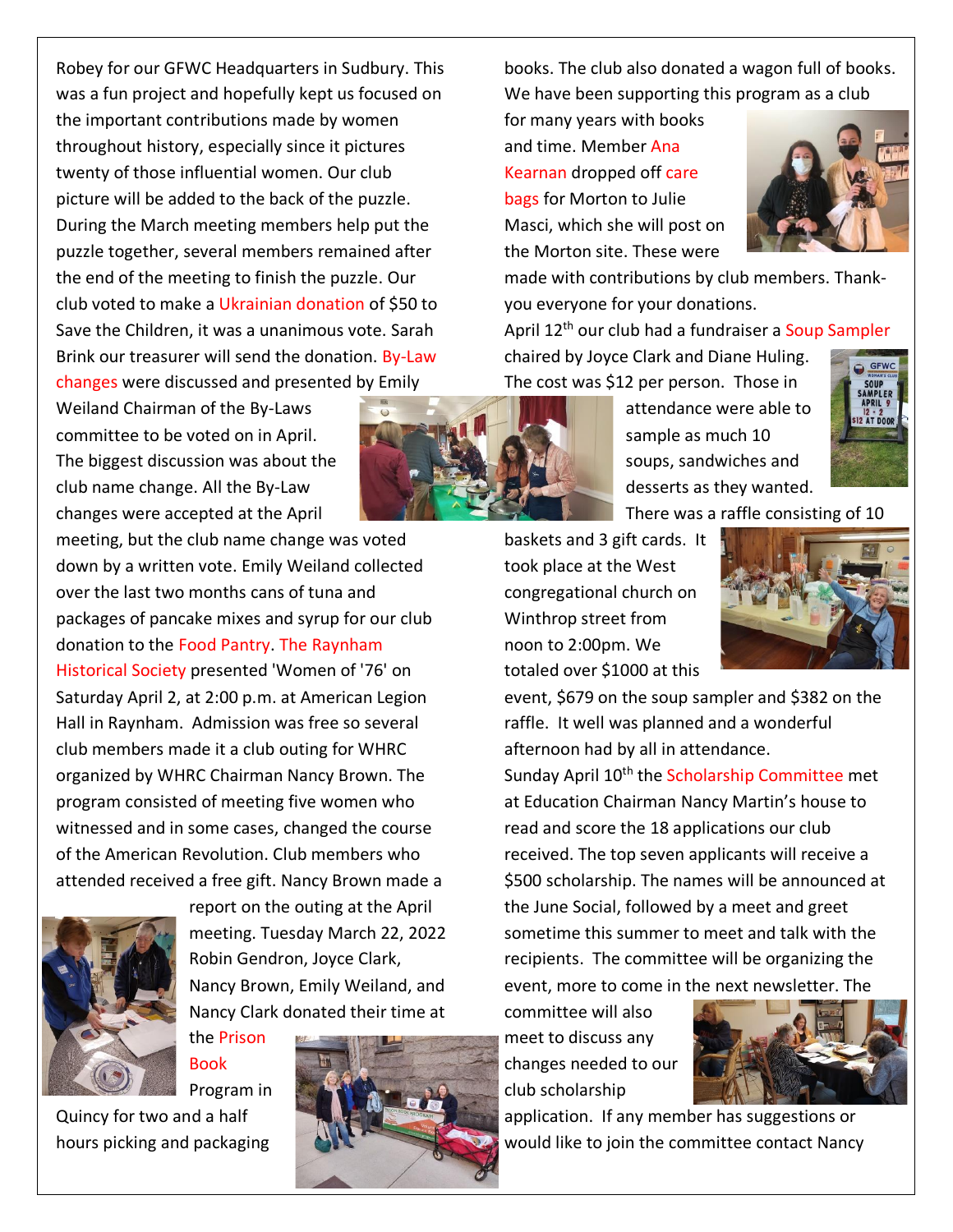Martin. On April 18th at 10:00 at St Nicholas of Myra Hall the Authors Tea Committee met to assemble tea gift bags. Keeping with theme of April being Autism Month the Program for the April Meeting featured member Ana Kearnan, a mother of a autistic child. She spoke from the heart about how bringing up a child with autism has its challenges. People with autism perceive the world differently but her goal has been to allow her son to be himself as much as possible. Her son is now 26 years old. Anna belongs to group called CAR which has a fundraiser walk on April 30th. The club voted to donate a basket or two to the fundraiser along with a \$100 donation. During the same meeting Vice President Emily Weiland created a "Getting to Know Each Other" Bingo card game. The goal was to let members get to know one another better since several new members have joined our club over the last few months A few members visited Honorary member Thelma



McCaffrey who just turned 97 in Maine. They said she was in good spirits. There was a special event for outgoing GFWC Massachusetts President Donna Shibley. Several of our members representing our club attended the event. The combined Annual

Convention was April 29<sup>th</sup>-30<sup>th</sup> in Natick Massachusetts. Several members attended the event. Our clubs won some awards. I will let our president Robin Gendron share the news with you at the May Business Meeting and will report on the awards in the next newsletter. We did very well with our Saver's Fundraiser. Thanks to Robin Gendron, her family and Denise Wheeler for running this fundraiser. We were able to raise \$463.20.

#### **COMMITTEES:**

**ADVOCATES OF CHILDREN**–Robin Gendron – continue to collect trial size personal care products for JRI Foster Care and Adoption Agency-the President Project.

**ARTS AND CULTURE**–Emily Weiland–think about entering GFWC art contests.

**CIVIC ENGAGEMENT AND OUTREACH** –Cindy Brogan– The Matthew Mission Food Pantry would like to request that the Club members give the same item each time we have a regular business meeting (vs different items each month). This will keep things simple and also really help us consistently stock a much-needed item. We'd like to ask club members to bring in flour or sugar each month. Any size / brand (one lb bags are fine). **COMMUNICATIONS AND PUBLIC RELATIONS**– Judy Floor –Let her know if you see any club articles. **DOMESTIC VIOLENCE AND SEXUAL ASSAULT – AWARENESS AND PREVENTION:** - Amanda Fata-No Report

**EDUCATION AND LIBRARIES** – Nancy Martin - Prison Book Program is starting up again. Joyce Clark is looking for dictionaries, thesaurus and newish soft covered books.

**ENVIROMENT** – Denise Wheeler – New items: used CDs for classroom art projects. Denise has paper lists of items for recycling that our club collects. Just ask her and you shall receive!

**FUNDRAISING AND DEVELOPMENT** – Cindy Brogan –Authors' Tea in May

**HEALTH AND WELLNESS** - Nancy Brown-

300-500 piece puzzles, crossword puzzle books or any kind of puzzle books, board games, tissues No peanut butter crackers. Ana Kearnan is considering doing a walking club during the week starting in May. She was wondering if anyone would want to walk with her at BP on Wednesdays at 5:00pm for an hour. They would go at a slow pace.. Please let her know if you are interested to start 5/4 at 5pm. Meet at the Silver Platter. Remember walking and essential to good health especially for women. Strengths bones, muscle tone, your heart benefits as well as helps reduce Anxiety and improves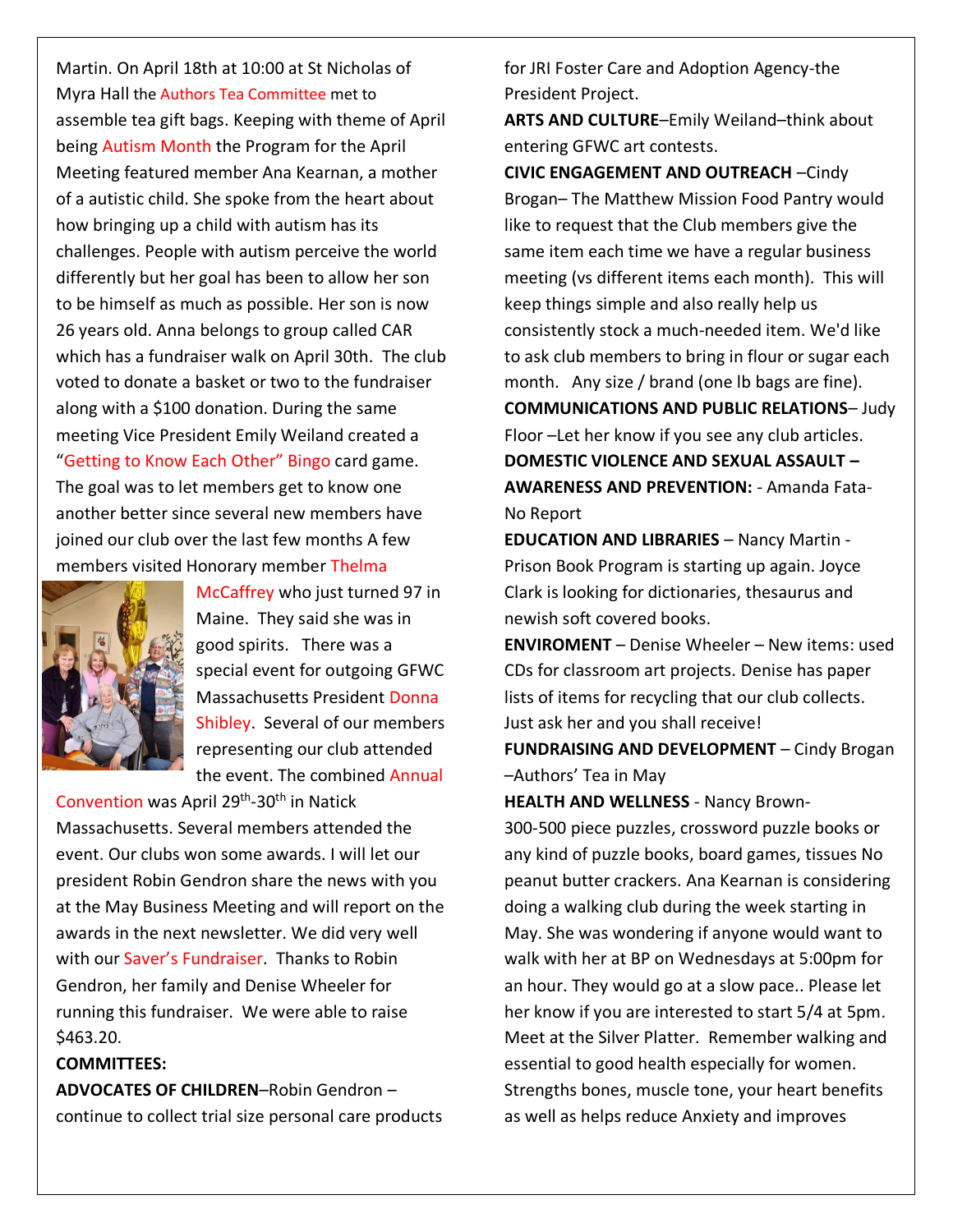depression. The Program for May will be assembling packages for nurses week. **LEADERSHIP** – Paula Gasparoni–Think about being a committee chairman. Be prepared to vote for Leadership Awards

**LEGISLATION/ PUBLIC POLICY** – Nancy Clark – New members: if you haven't signed up for legislative

action center bring your smart phones and we can sign up together!

**MEMBERSHIP** – Joyce Clark – If you haven't received your 2022 yearbook please see Joyce Clark. Two yearbook corrections: Sarah Brink: 508- 644-5308, Linda Brosseau: 508-952-2186. **WOMENS HISTORY AND RESOURCE CENTER**– Nancy Brown- No report.

#### **Happy Birthday To Judy Riley Cindy Brogan**



### **What to Bring to the Business Meeting**

Trial Size Personal Care Products for JRI Foster Care and Adoption Agency Flour, sugar and Peanut Butter for the Food Pantry Dictionaries, Thesaurus and newish soft covered books or comic books for the prison Book Program Toilet Paper Rolls for the Authors Tea Items for Primetime

#### **What's Happening Within our Club?**

Author's Tea May 15th 1-3p.m at St. Nicholas Hall Our next Business Meeting is tonight May 2<sup>nd</sup> at 7:00pm Silver Platter June Social June 6th August 15th (Back to School Backpack Drive/Membership) Board Meeting August 29th B-P Silver Platter @ 6:00 p.m. Business Meeting September 12th B-P Silver Platter @ 7:00 p.m.

> **Publicity Gazette Article:**



 $\label{thm:main} \begin{minipage}{0.9\linewidth} To benefit local student scholars  
this network, g  
Notauntoaraynhamjuniors.org \end{minipage}$